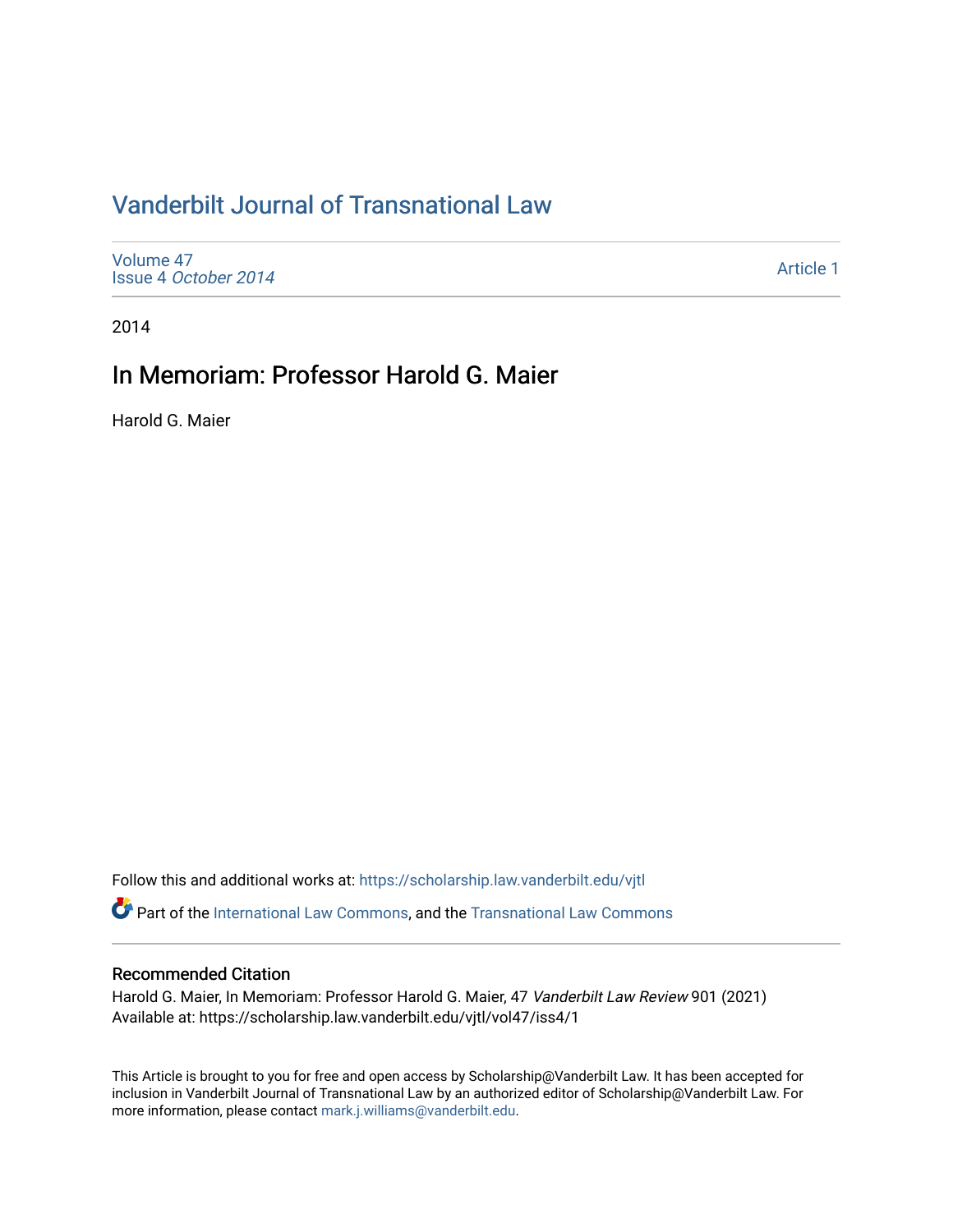### VANDERBILT **JOURNAL** *of* **TRANSNATIONAL** LAW



**VOLUME** 47 OCTOBER 2014 NUMBER 4

### **In Memoriam: Professor Harold G. Maier**



**Harold G. (Hal) Maier, a** renowned scholar of international law and founder of the *Vanderbilt Journal of Transnational Law,* died August 24 following a long illness. Professor Maier spent his entire academic career at Vanderbilt Law School. He was **77.**

Maier was an internationally recognized authority on the application of **U.S.** regulatory legislation to foreign business activity. Over the course of his distinguished career, he worked on advanced research at the Brookings

Institution and the Max-Planck Institute in Munich, Germany, and was a visiting professor at Pepperdine University, the University of Pennsylvania, George Washington University, the University of North Carolina, and the University of Georgia. He served on the editorial boards of the *American Journal of International Law* and the *American Journal of Comparative Law.* In **1983-84,** he was counselor on international law to the Office of the Legal Adviser at the **U.S.** Department of State, and on several occasions he testified before congressional committees and as an expert witness in domestic courts.

Maier founded the student-edited *Vanderbilt Journal of Transnational Law* in **1967** and served as its faculty adviser until his retirement in **2005.** He was appointed the David Daniels Allen Distinguished Professor of Law in **1988.** He was a co-author of *Public*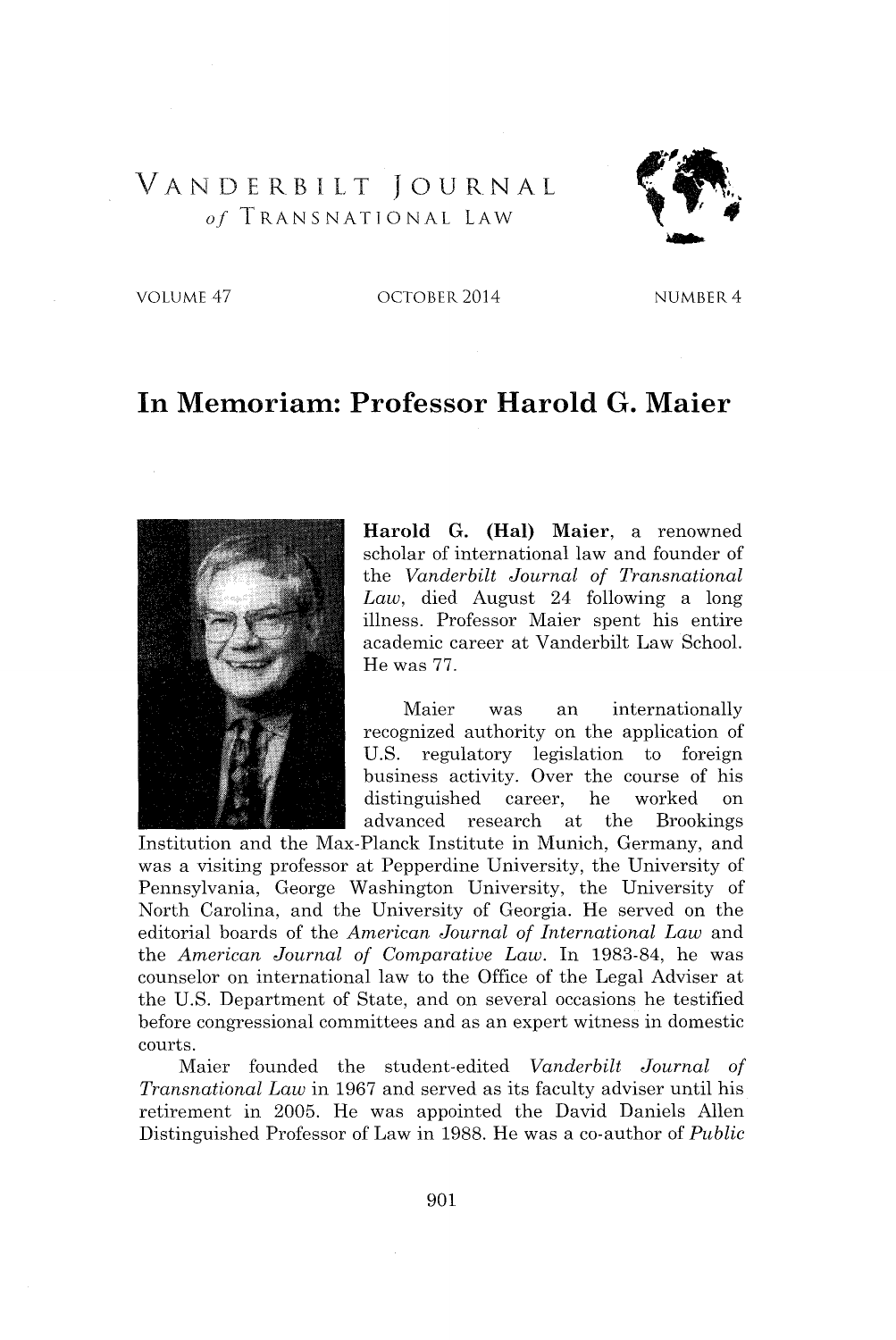*International Law in a Nutshell* (with Thomas Buergenthal, West Publishing) and dozens of journal articles and book chapters, some written in German, which he spoke fluently.

Hired in **1965** to develop Vanderbilt's international law program, Maier sought to establish a program to train students interested in an international legal practice and to enable scholarship in international legal studies that would also appeal to a broader base of students. "Only a program that combined a full curriculum, diverse faculty members, and broad-based student activities could accomplish all three goals," he wrote in a **1992** article for the *Vanderbilt Lawyer* magazine. With few resources other than his formidable intellect and force of will, Maier helped form the student International Law Society as well the *Journal of Transnational Law* and used these early successes to establish a firm foundation for future growth of international studies at Vanderbilt. During his four-decade career, he worked with six deans to build and support a thriving program while also serving the university as chair of the faculty senate, on two provost search committees, and on the law school's faculty appointment committee.

Maier was beloved for his pointed and erudite sense of humor. During his tenure as faculty senate chair, he communicated with his colleagues **by** publishing regular installments of "Thoughts of Chairman Maier." His office featured a stuffed vulture on a wooden perch from which hung a sign that read "brooding omnipresence"—an ironic reference to a famous **1917** Supreme Court dissent **by** Oliver Wendell Holmes to the majority opinion in *Southern Pacific v. Jensen.* Holmes had written: "The common law is not a brooding omnipresence in the sky, but the articulate voice of some sovereign or quasi-sovereign that can be identified."

**A** prolific scholar, Maier's work in the field of international law, international civil litigation and conflict of laws gained a global audience. "Long before there was a critical legal studies movement, Hal was thinking about how law was socially constructed," said Tom McCoy, Vanderbilt Law professor emeritus. "He tended to gravitate toward subjects that were developing or unsettled. The study of international law was relatively new at the time he went into academia, and he also focused on conflict of laws, which is a collection of unsolved problems."

In addition to being a revered teacher, Maier was an influential participant in many historic events. He served as a consultant to the Secretary of the Army on the Panama Canal Treaty negotiations and as an expert witness for the federal government in civil litigation resulting from the Mariel boatlift of Cuban refugees in **1980.** In 2000, he testified before the Senate Judiciary Committee on behalf of former **U.S.** World War II POWs seeking to bring legal action against Japanese corporations, claiming they had been used as slave labor while prisoners. He also testified before a congressional committee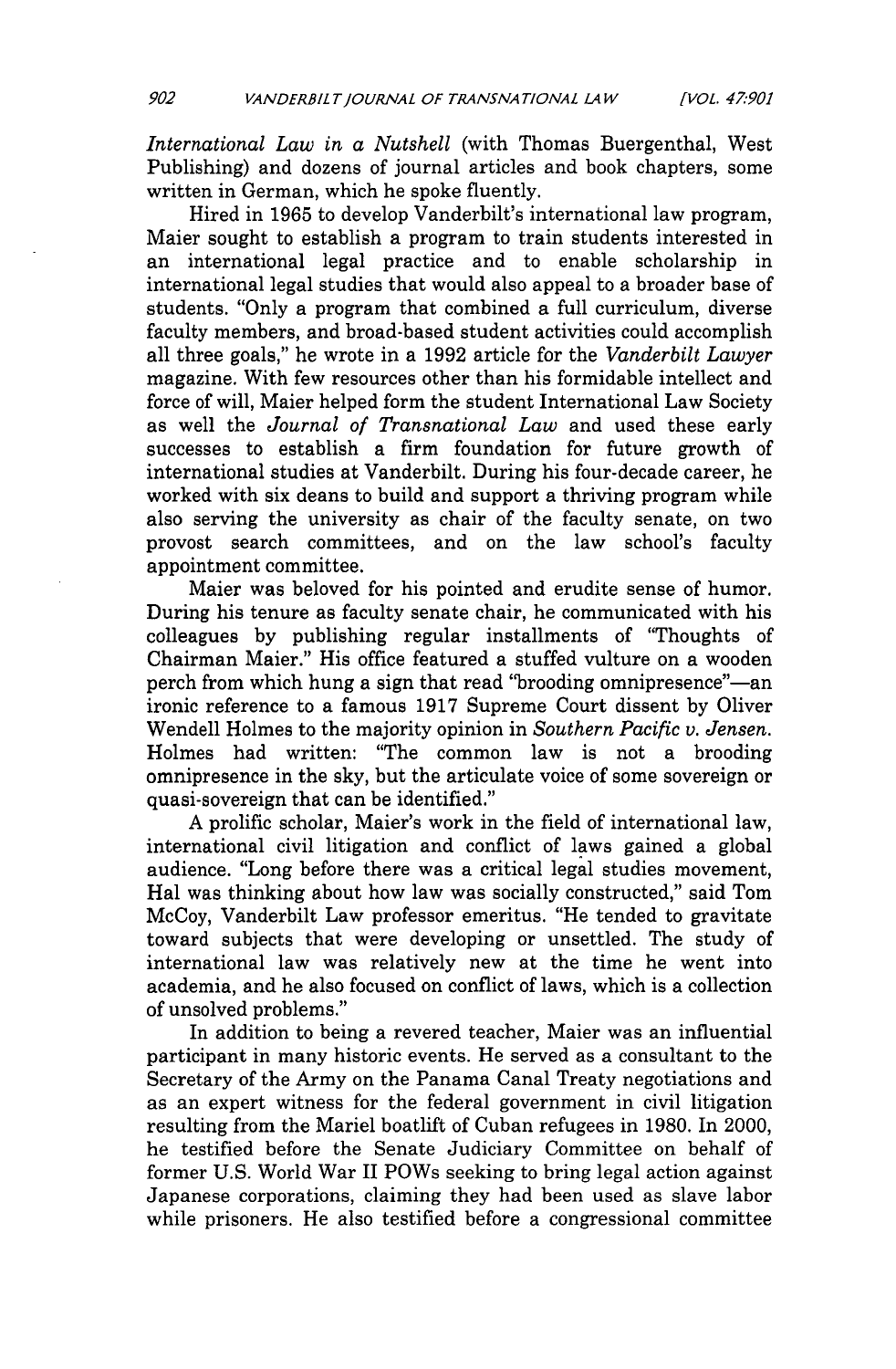regarding emergency presidential controls on international economic transactions.

Maier earned both his undergraduate and law degrees at the University of Cincinnati, graduating from law school Order of the Coif and serving as editor in chief of the *Cincinnati Law Review.* He also earned an LL.M. at the University of Michigan.

 $\bar{z}$ 

 $\ddot{\bullet}$